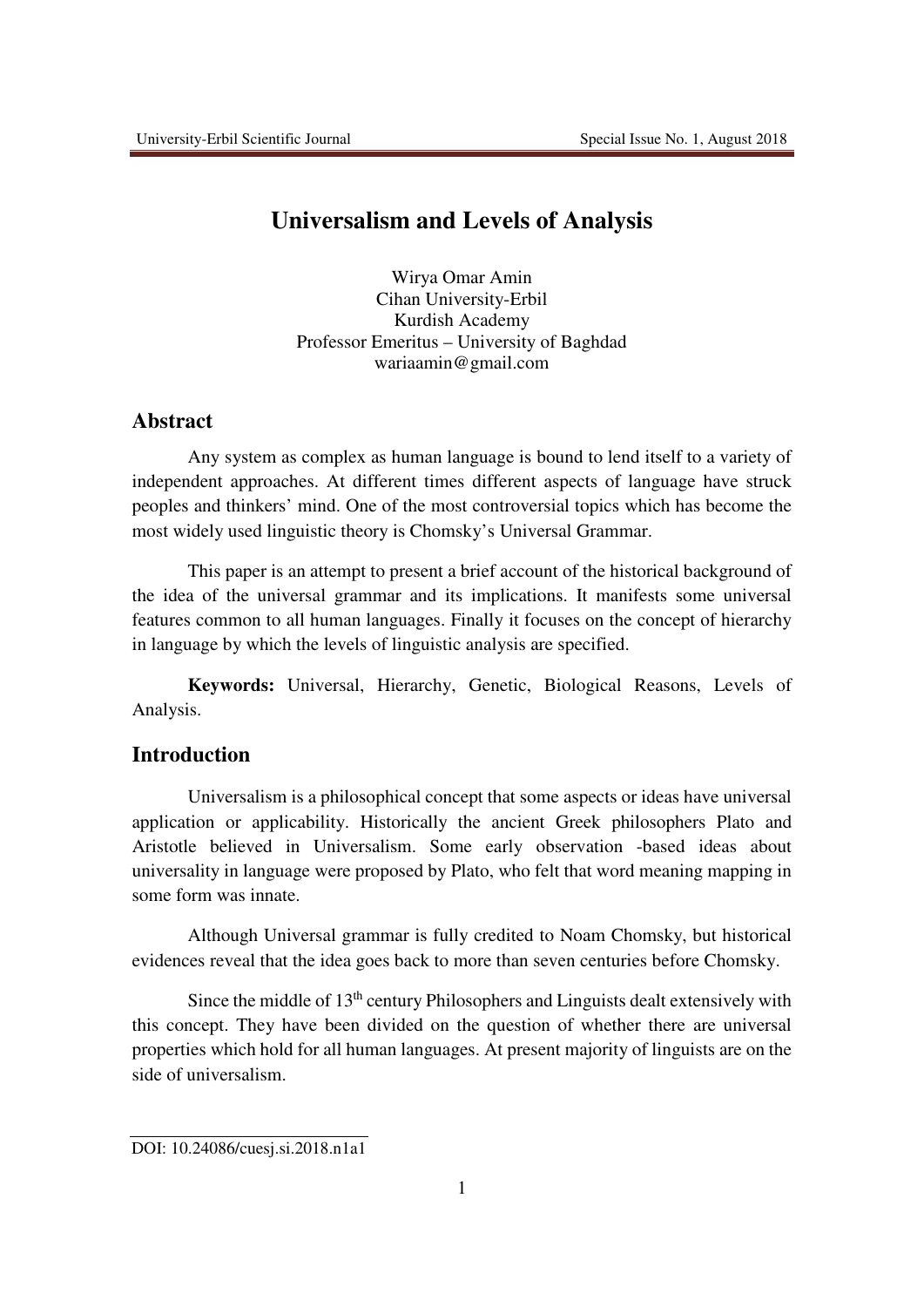The idea of the universal grammar is traced back to the English philosopher Roger Bacon (1219 – 1292) in his (Overview of Grammar 1245) and (Greek Grammar 1268) declared that all languages are built upon a common grammar.

In the 13th century the grammarians, following Bacon, postulated universal rules underlying all grammars.

Archbishop of Canterbury in England Robert Kilwardby ( 1215 – 1279) held that linguists should be concerned with discovering the nature of the language in general. Kilwardby was so concerned with the Universal Grammar that he excluded considerations of the characteristics of particular languages.

The concept of a universal grammar or language was at the core of the 17th century projects for philosophical languages.

In 1613 A.D the German Philosopher Alsted first used the term General Grammar as distinguished from Special Grammar. He stated that the function of General Grammar was to reveal those feature which are common to all languages. He pointed out that the general Grammar is the (Pattern Norma) of every particular grammar.

In 1750 the French Philosopher DU Marsias (1676 – 1756) stated: (In a Grammar there are parts which pertain to all Languages. These components form what is called the (general Grammar) in addition to these general Universal parts there are those which belong only to particular language; and these constitute the particular grammars of each language).

The article on grammar in the first edition of the Encyclopedia Britannica (1771) contains an extensive section titled (Of Universal Grammar).

There is a Scottish school of universal grammarians from the 18th century, as distinguished from the philosophical language project.

Hundreds of other names and constitutions can be added who contributed to the idea of universalism in language.

The idea rose to prominence and influence, in modern linguistics with theories from Chomsky since the 1950s, known as Universal Grammar Theory.

Universal grammar is not to be confused with (Universal language), or even with grammar itself. Chomsky has stated that (Universal grammar is not a grammar, but rather a theory of grammars, a kind of metatheory or schematism for grammar).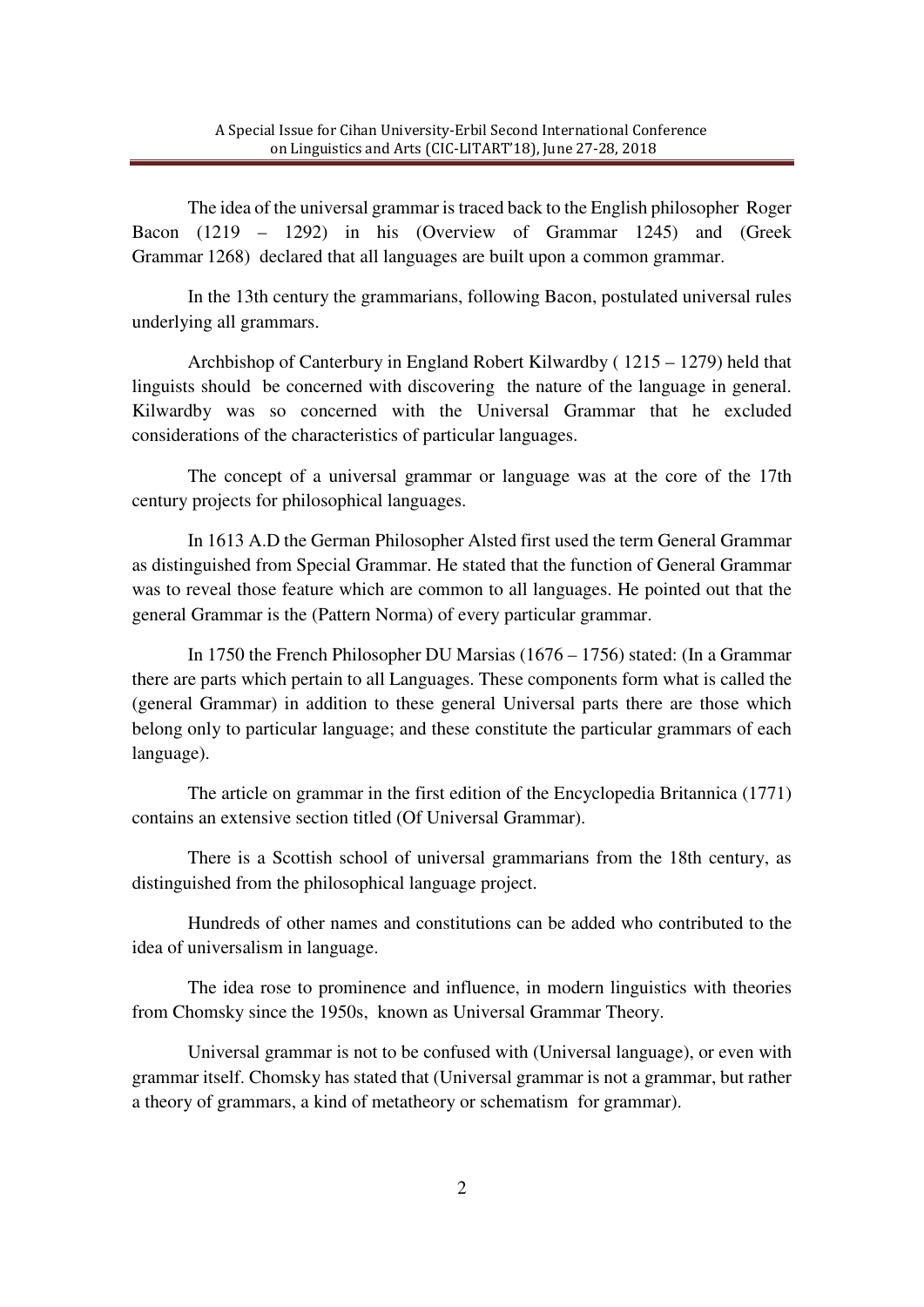According to Chomsky, Universal grammar is a theoretical or hypothetical system of categories, operations, and principles shared by all human languages. It is the theory of the genetic component of the language faculty. The theory proposes that there is an innate, genetically determined language faculty that specifies the rules of language, making for children to acquire the language they are exposed to easily.

Chomsky argued that the human brain contains a limited set of constraints for organizing language. This implies in turn that all languages have a common structural basis which is the set of rules known as "universal grammar".

This approach is in contrast with behaviorists' perspective, suggesting that language acquisition, like any other kind of learning, could be explained by a succession of trials. According to this approach children learn their mother tongue by simple imitation, through listening and repeating what adults said. It accounts for language development by means of environmental influence.

The basic postulate of UG is that a certain set of structural rules are innate to humans, independent of sensory experience. It treats language as a uniquely human, biologically based cognitive capacity.

The central idea of principles and parameters is that a person's syntactic knowledge can be modelled with two formal mechanisms:

- 1. A finite set of fundamental principles that are common to all languages. e.g., that a sentence must always have a subject, even if it is not overtly pronounced.
- 2. A finite set of parameters that determine syntactic variability among languages; e.g., a binary parameter that determines whether or not the subject of a sentence must be overtly pronounced (this example is sometimes referred to as the pro-drop parameter).

Within this framework, the goal of linguistics is to identify all of the principles and parameters that are universal to human language.

The following is a list of only few of Linguistic Universals presented by Chomsky and his followers:

- 1. Man and Language are inseparably correlated. That means wherever man exists language exists.
- 2. Any normal child born of any racial, geographical, social or economic heritage will learn the language to which she or he is exposed. This proves that the differences among languages are not due to biological reasons.
- 3. There are no primitive languages.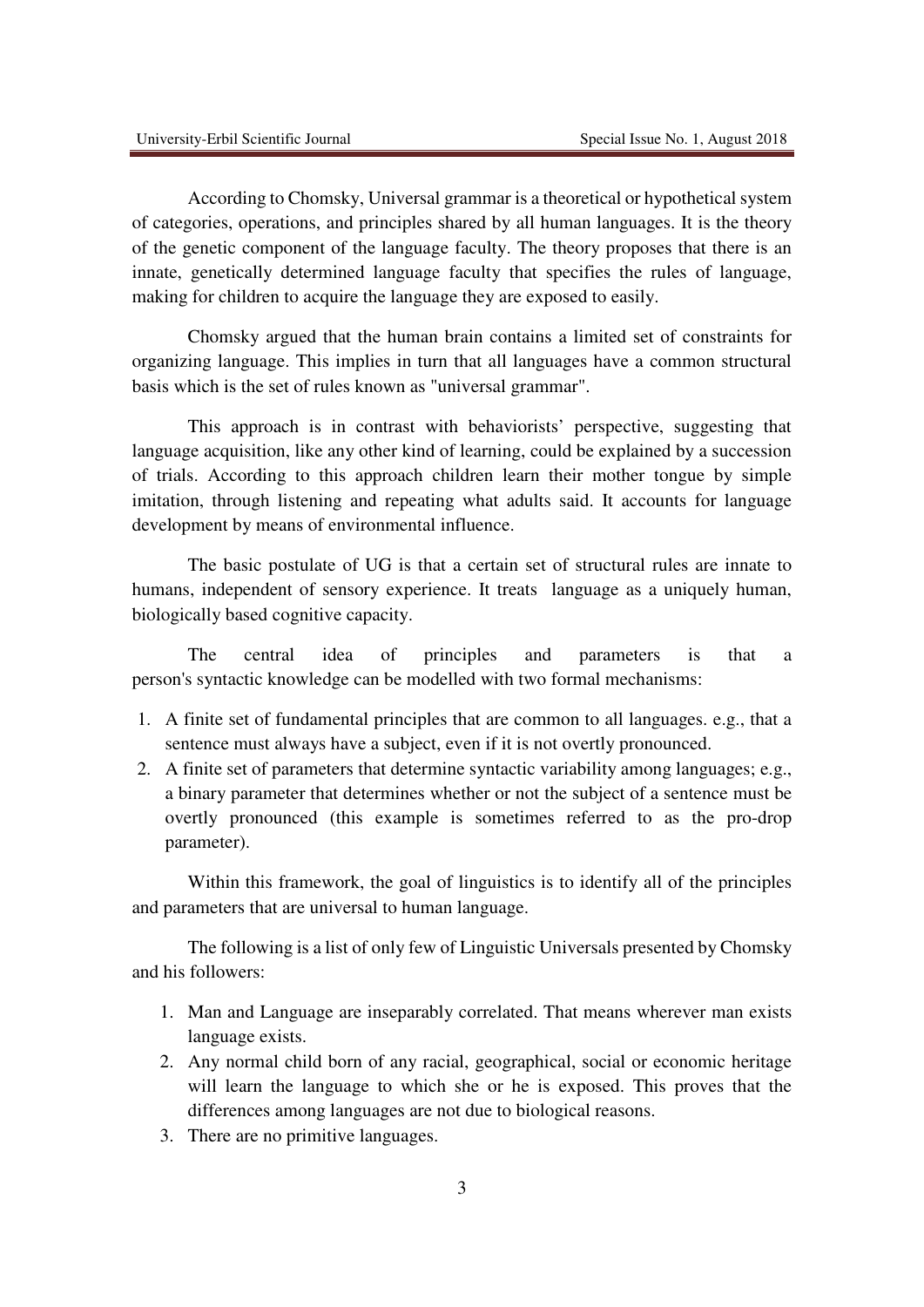- 4. All languages are equally developed.
- 5. All languages are perfect systems and are equally complex.
- 6. All Languages are capable of expressing any idea in the universe. The vocabulary of any language can be expanded to include new words for new concepts.
- 7. All Languages change through time.
- 8. Similar grammatical categories (like verbs , Nouns , pronouns , adjectives , adverbs ..etc.) are found in all Languages.
- 9. The grammar of all languages contain of similar Phonological , morphological, and syntactic rules.
- 10. Speakers of all languages are capable of producing and comprehending an infinite number of sentences.
- 11. There are semantic concepts found in every language. Every language has ways of referring to different tenses, to negate , to form question.
- 12. Suprasegmental elements such as stress and intonation found in every language.
- 13. All languages have finite set of discrete sounds which are combined by similar rules within the frame of phonetic syllable structure to form phonological syllables.
- 14. In all languages the relationship between sounds and meanings are arbitrary.
- 15. All languages use the sounds produced by organs of speech. These sounds constitute the phonemic system (its phonemes) of the language in similar way.
- 16. All languages use the discrete sounds produced by organs of speech. These sounds constitute the phonemic system (its phonemes) of the language through the procedure of minimal pairs and minimal sets.
- 17. Hierarchical construction is an essential property of all human languages. The phonological system of all languages consist of a limited number of phonemes which are combined to form syllables and morphemes. Morphemes are the smallest meaningful element. The morphemes are combined by similar ways to form words and words are combined to form sentences by which full thoughts are expressed.

Hundreds of other entries can be added.

*hierarchy* refers to any ordering of units or levels on a scale of size. This indicates that the combinations of the individual elements of language are not only linear but also hierarchical in nature.

The hierarchical relationship between the smallest unit (the individual sounds) and the most complicated unit (the sentence) shown in the diagram: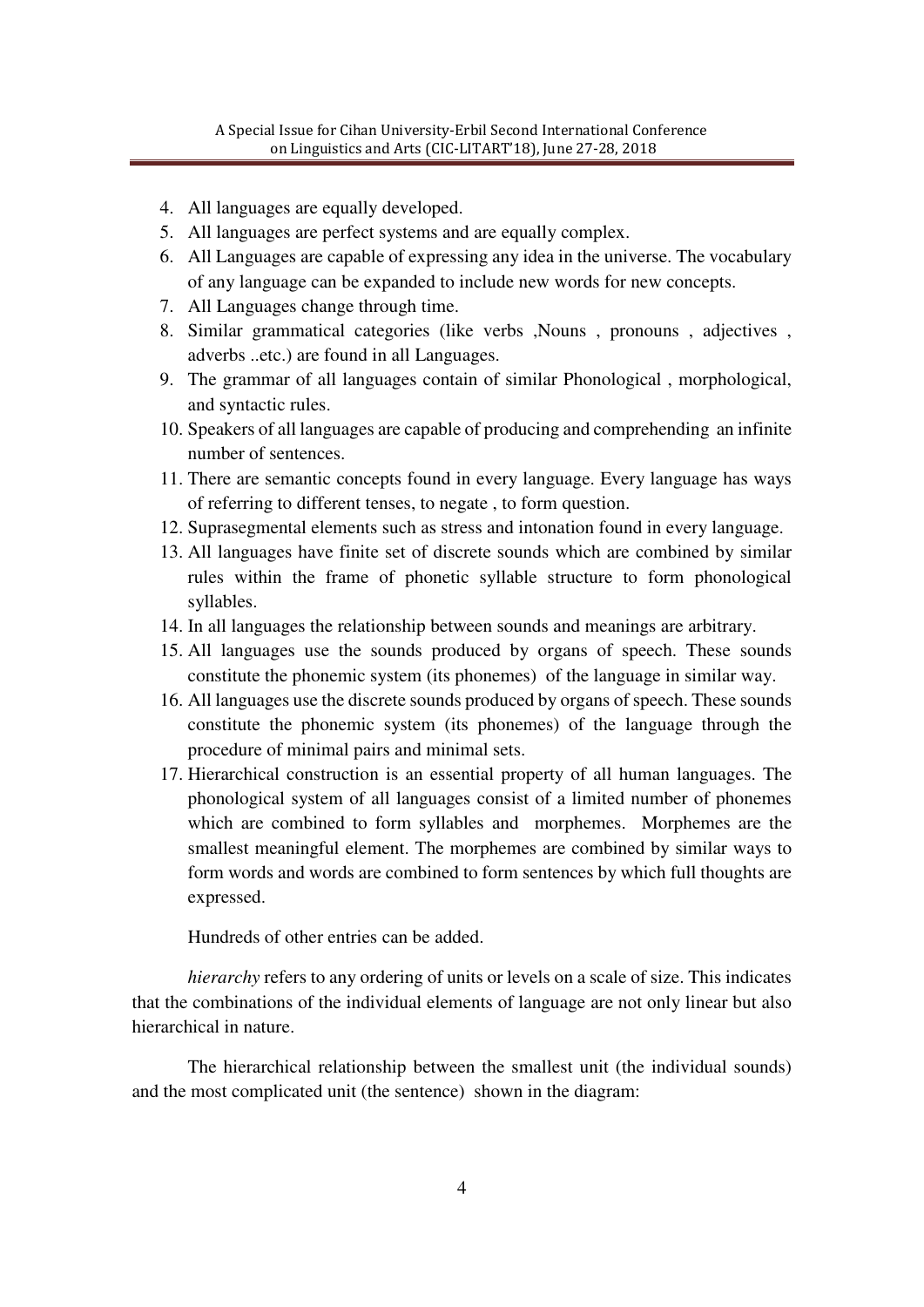

This means that language consists not only of coordination relations, but also of subordination dominance relations. These relations can be demonstrated at every level of linguistic analysis: phonological, morphological, and syntactic. Each layer of the hierarchy constitute of further sub levels Level.

### **Syllable Hierarchy**

A syllable is a phonological unit composed of one or more phonemes. Every syllable has a nucleus which is a vowel. The nucleus may be preceded by one or more consonants called Onset and followed by one or more consonant called Coda. The hierarchical structure of the monosyllabic word (streets) can be represented by the following diagram:

|    | Onset |              | <b>Nucleus</b> | Coda |
|----|-------|--------------|----------------|------|
| -S | t     | $\mathbf{r}$ | ٠<br>1:        | S.   |

## **Word hierarchy**

The word is not simple sequence of morphemes. It has an internal structure. Foe example the word (unproblematic) is composed of three morphemes. ( un – problem – atic).The root of the word is (problem). It is a noun to which the affix (-atic) is added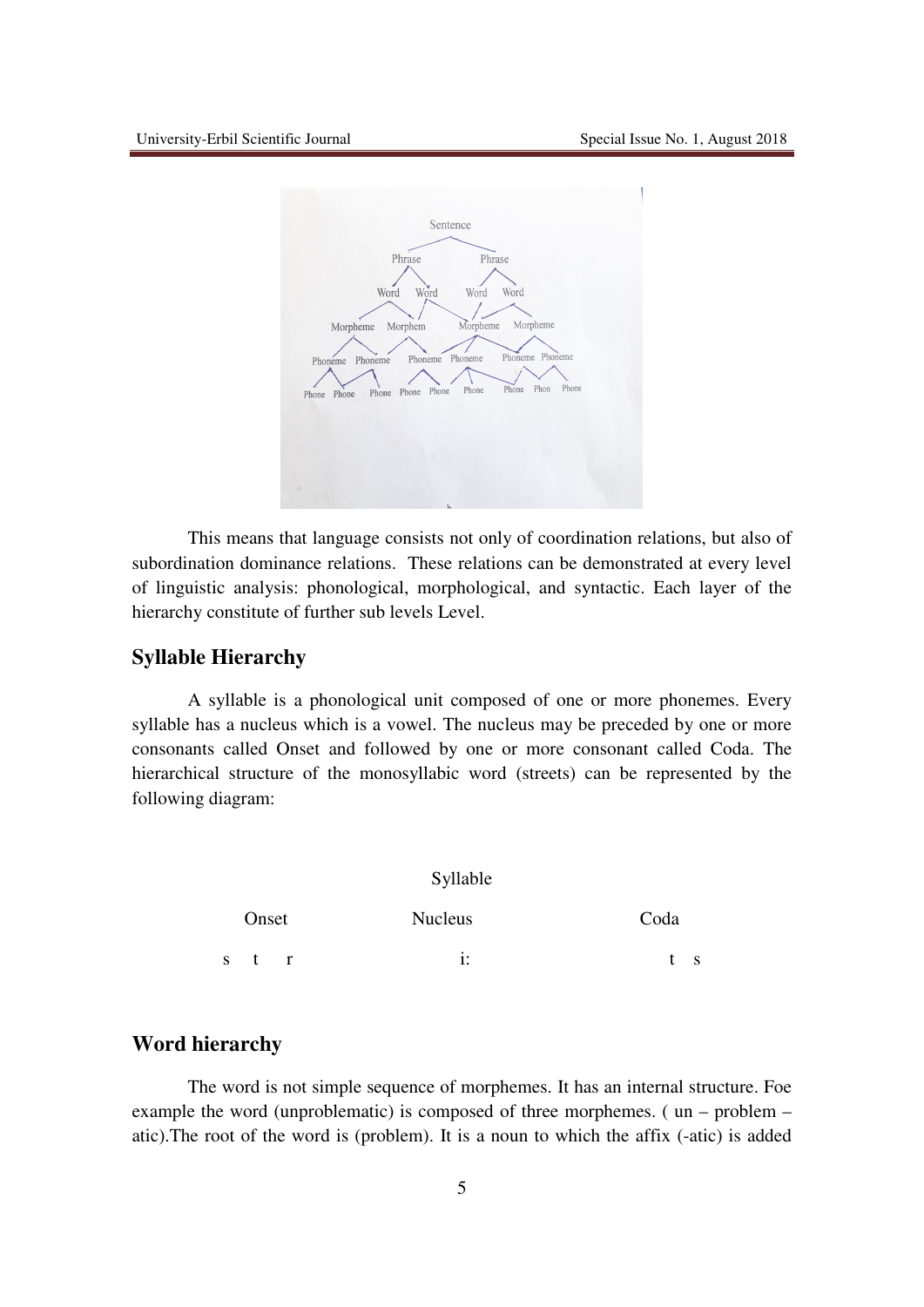resulting in an adjective (problematic). To this adjective prefix (un -) is added forming a new adjective (unproblematic).

| Adjective |           |  |  |  |  |
|-----------|-----------|--|--|--|--|
| un        | Adjective |  |  |  |  |
| Noun      | atic      |  |  |  |  |

problem

#### **Sentence Hierarchy**

Within the sentence itself, there is a **hierarchical** structure. For example in the sentence:

The children are selling red flowers.

This can be divided into two parts, Subject and Predicate, in each of which there is a main part and a subordinate part. The Subject consists of a Noun Phrase (The children), in which a noun (children ) is the head, and a determiner ( The ) is a modifier. The Predicate has as its head a Verb Phrase (are selling) which governs a Noun Phrase (red flowers) as its Object. The Verb Phrase has a main verb (selling) as its head and an auxiliary (are) as a subordinate part, while the Noun Phrase has as its head a noun (flowers), and an adjective(red) as a modifier.

The levels themselves overlap and interrelate. Phonology interrelates with morphology to make morphophonemic level. Morphology interrelates with Syntax to make Morphosyntactic Level. Phonology, Morphology and Syntax interrelate to make Morphpophonosyntactic level.

#### **Conclusion**

Language is immensely complicated system. This extremely complexity makes it impossible and unworkable for a linguist to describe it at once. Because of that and in order to make a scientific statement about language, the linguist concentrates at any one time on different aspects of language. These different and partial aspects are called levels of analysis. Each layer of the hierarchy constitute one level. Each level constitute of further sub levels. The levels interrelate to make higher levels, as shown in the table.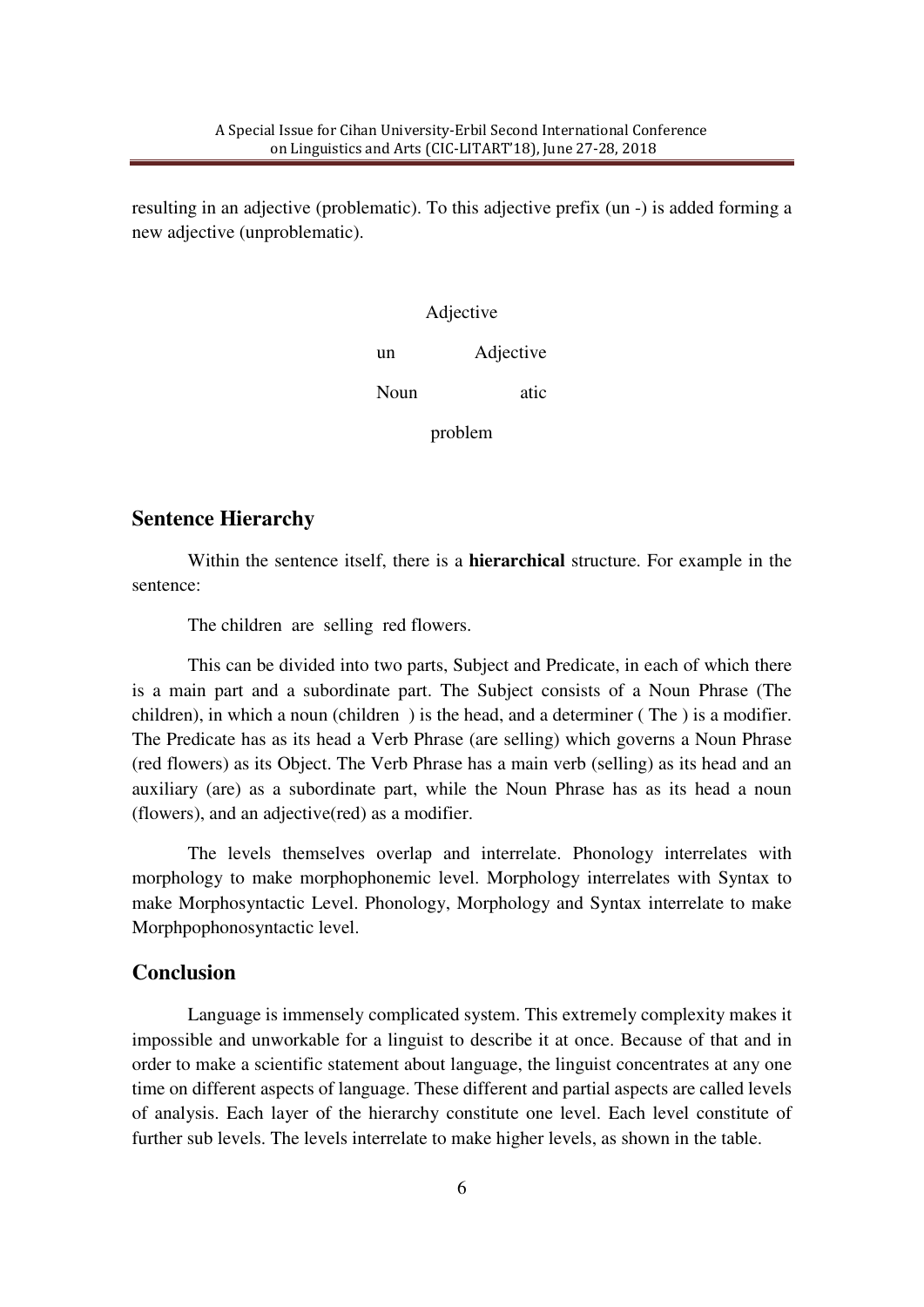| <b>Structural Levels of analysis</b> |            |                 |                   |  |  |  |  |
|--------------------------------------|------------|-----------------|-------------------|--|--|--|--|
| Sentence                             | Syntax     | Morphosyntax    | Morphophonosyntax |  |  |  |  |
| Phrase                               |            |                 |                   |  |  |  |  |
| word                                 | Morphology |                 |                   |  |  |  |  |
| Morpheme                             |            |                 |                   |  |  |  |  |
| Syllable                             | Phonology  | Morphophonemics |                   |  |  |  |  |
| Phoneme                              |            |                 |                   |  |  |  |  |
| Sounds                               |            | Phonetics       |                   |  |  |  |  |

### **References**

- Amin, W. O. (2006) Levels of analysis. *Kurdish Academy Journal.* V5.
- Chomsky, N. (1965) *Aspects of the Theory of Syntax. Cambridge Mass*. Cambridge: MIT Press.
- Chomsky, N. (1981) *Principles and Parameters in Syntactic Theory*. In N, Herrnstein and D. Lightfoot (eds). Explanations in Linguistics. London: Longman.
- Comrie, B. (1981) *Language Universals and Linguistic Typology*. Chicago: University of Chicago Press.
- Cook, V.J. and Newton, M. (1996) *Chomsky's Universal Grammar*. Oxford: Blackwell.
- Encyclopedia Britannica (1771) Of Universal Gramma. In Grammar.
- Fromkin, V., Rodman, R. & Hyams, N. (2003) *An Introduction to Language*. Heinle, USA: Thomson.
- Greenberg, J. H. (1963) *Universals of Language*. Cambridge: MIT Press.
- -------------(ed.) (1978) *Universals of Human Language* Vol 4: Syntax. Stanford: Stanford University Press.